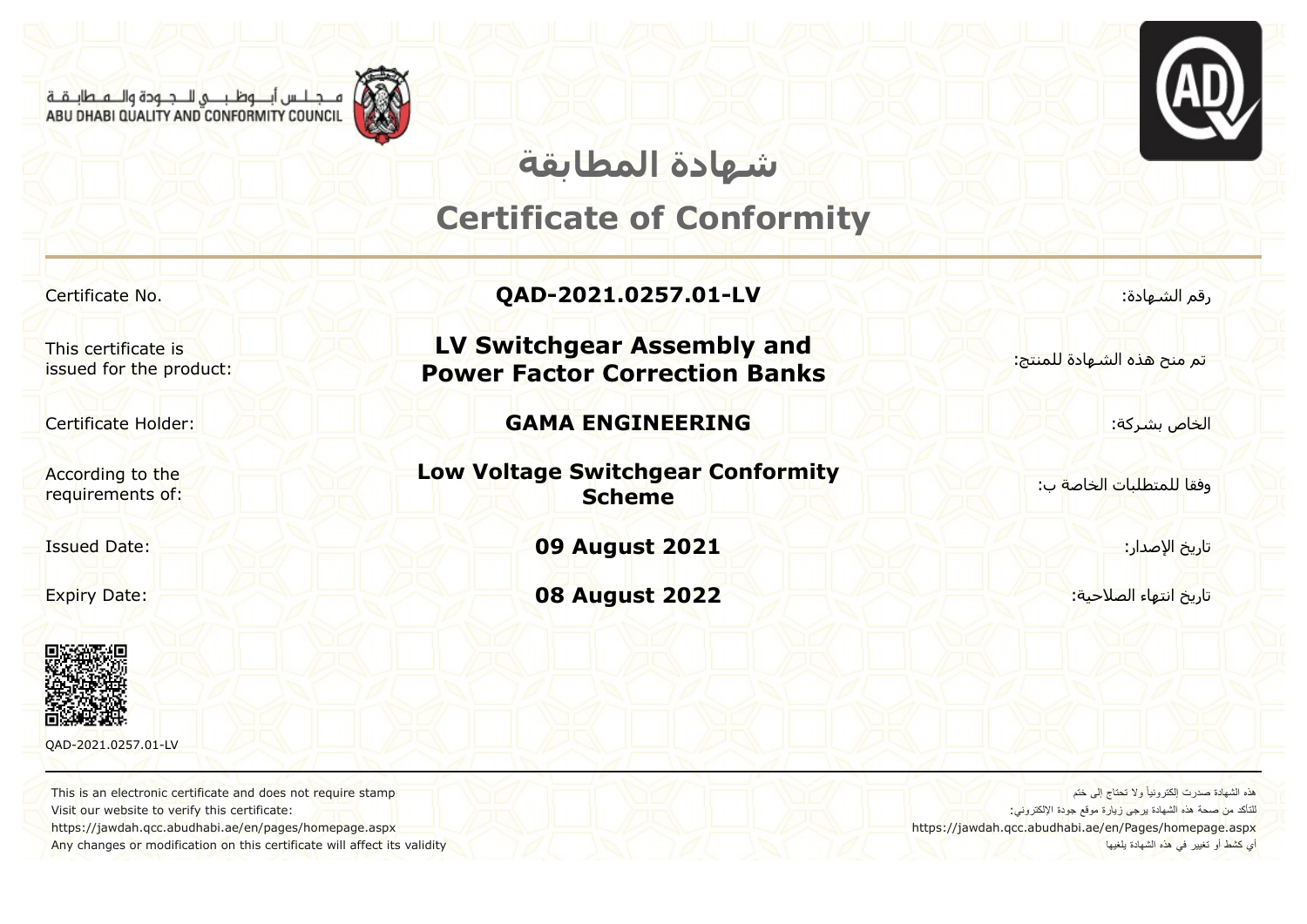

مـــجــلــس أبــــوظــبـــــي للـــجــودة والـــمــطابــقــة<br>ABU DHABI QUALITY AND CONFORMITY COUNCIL



#### **وثیقة المطابقة**

### **Conformity Document**

| Certificate No:                                                                                                                                                                                                                                    | QAD-2021.0257.01-LV                                                                | <mark>رقم الشـهادة:</mark>                                                                                                                                                                                     |
|----------------------------------------------------------------------------------------------------------------------------------------------------------------------------------------------------------------------------------------------------|------------------------------------------------------------------------------------|----------------------------------------------------------------------------------------------------------------------------------------------------------------------------------------------------------------|
| <b>Expiry Date:</b>                                                                                                                                                                                                                                | <b>08 August 2022</b>                                                              | تاريخ الإنتهاء:                                                                                                                                                                                                |
| <b>Issuing Date:</b>                                                                                                                                                                                                                               | <b>09 August 2021</b>                                                              | تاريخ الإصدار:                                                                                                                                                                                                 |
| Conformity<br>Scheme:                                                                                                                                                                                                                              | <b>Low Voltage Switchgear Conformity</b><br><b>Scheme</b>                          | برنامج المطابقة:                                                                                                                                                                                               |
| Product:                                                                                                                                                                                                                                           | <b>LV Switchgear Assembly and Power</b><br><b>Factor Correction Banks</b>          | المنتج:                                                                                                                                                                                                        |
| Name and Address<br>of the Licensee:                                                                                                                                                                                                               | <b>GAMA ENGINEERING</b><br>E3-12, SAIF Zone, P.O. Box 8886,<br><b>Sharjah, UAE</b> | <mark>استم و عنوان</mark> صاحب<br>الحق بإستخدام العلامة:                                                                                                                                                       |
| Name and Address<br>of the Manufacturer<br>and the Factory:                                                                                                                                                                                        | <b>GAMA ENGINEERING</b><br>E3-12, SAIF Zone, P.O. Box 8886,<br><b>Sharjah, UAE</b> | استم وعنوان المص <mark>ن</mark> ع<br>ومكان التصني <mark>ع:</mark>                                                                                                                                              |
| Trademark / Brand<br>Name:                                                                                                                                                                                                                         | <b>Schneider Electric (LVSG) / EPCOS</b><br>(PFCB)                                 | العلامة التجارية / الاسلم<br><mark>التجاري:</mark>                                                                                                                                                             |
|                                                                                                                                                                                                                                                    |                                                                                    |                                                                                                                                                                                                                |
| QAD-2021.0257.01-LV                                                                                                                                                                                                                                |                                                                                    |                                                                                                                                                                                                                |
| This is an electronic certificate and does not require stamp<br>Visit our website to verify this certificate:<br>https://jawdah.qcc.abudhabi.ae/en/pages/homepage.aspx<br>Any changes or modification on this certificate will affect its validity |                                                                                    | هذه الشهادة صدرت الكترونياً ولا تحتاج إلى ختم<br>للتَاكد من صحة هذه الشهادة برجي زيارة موقع جودة الإلكتروني:<br>https://jawdah.qcc.abudhabi.ae/en/Pages/homepage.aspx<br>أي كشط أو تغيير في هذه الشهادة بلغيها |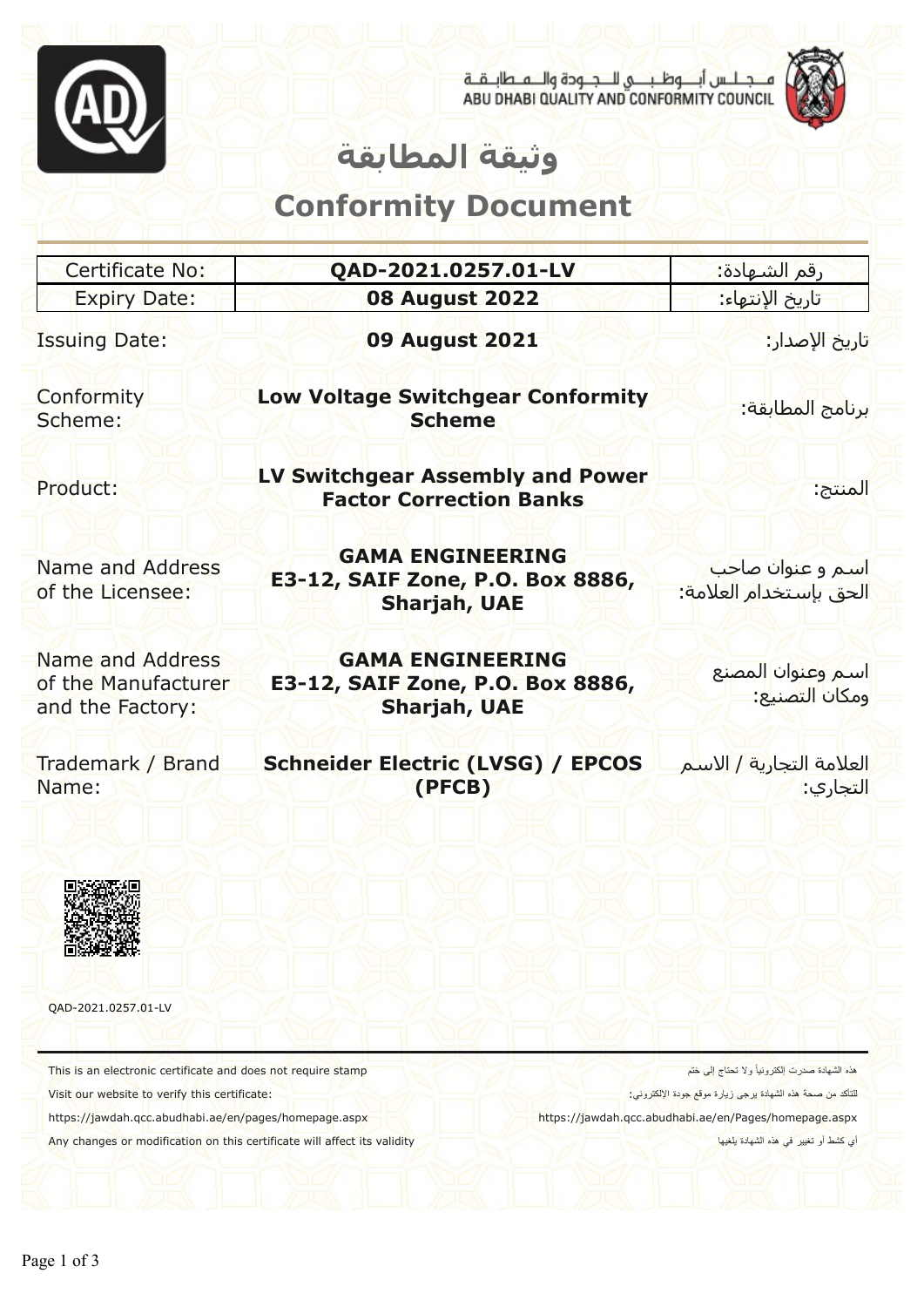



# **وثیقة المطابقة**

#### **Conformity Document**

| Certificate No:     | QAD-2021.0257.01-LV   | رقم الشـهادة: `                 |
|---------------------|-----------------------|---------------------------------|
| <b>Expiry Date:</b> | <b>08 August 2022</b> | <mark>اتاريخ الإنتهاء:</mark> ا |

| <b>Model</b>                        | <b>Characteristics</b>                                                                                                                                                                                                                        | <b>Additional information</b>           |
|-------------------------------------|-----------------------------------------------------------------------------------------------------------------------------------------------------------------------------------------------------------------------------------------------|-----------------------------------------|
| GAMA 250A LV<br><b>SWITCHBOARD</b>  | Rated voltage: 415V/690V/8kV (Ue/Ui/Uimp) ; Maximum current<br>rating: 250A; Rated short-circuit current: 36kA-1s; Rated<br>frequency: 50/60 Hz; IP rating: IP 42; Main Busbar size (mm):<br>1x20x10                                          | UL TEC-00816 / 04-Oct-2018              |
| GAMA 400A LV<br><b>SWITCHBOARD</b>  | Rated voltage: 415V/690V/8kV (Ue/Ui/Uimp); Maximum current<br>rating: 400A; Rated short-circuit current: 36kA-1s; Rated<br>frequency: 50/60 Hz; IP rating: IP 42; Main Busbar size (mm):<br>1x30x10                                           | UL TEC-00817 / 04-Oct-2018              |
| <b>GAMA LV SWITCHBOARD</b><br>800A  | Rated voltage: 415V/800V/8kV (Ue/Ui/Uimp); Maximum current<br>rating: 800A; Rated short-circuit current: 50kA-1s; Rated<br>frequency: 50-60 Hz; IP rating: IP 54; Main Busbar size (mm):<br>1x50x10                                           | ASEFA No. 04-45-025-01 /<br>23-Feb-2018 |
| <b>GAMA LV SWITCHBOARD</b><br>1600A | Rated voltage: 415V/1000V/12kV (Ue/Ui/Uimp); Maximum current<br>rating: 1600A; Rated short-circuit current: 50kA-3s / 85kA-1s;<br>Rated frequency: 50-60 Hz; IP rating: IP 54; Main Busbar size<br>$(mm)$ : 2x60x10                           | ASEFA No. 05-45-025-01 /<br>23-Feb-2018 |
| <b>GAMA LV SWITCHBOARD</b><br>2500A | Rated voltage: 415V/1000V/12kV (Ue/Ui/Uimp); Maximum current<br>rating: 2500A; Rated short-circuit current: 50kA-3s / 85kA-1s<br>Rated frequency: 50-60 Hz; IP rating: IP 54; Main Busbar size<br>$(mm)$ : 2x100x10                           | ASEFA No. 06-45-025-01 /<br>23-Feb-2018 |
| <b>GAMA LV SWITCHBOARD</b><br>4000A | Rated voltage: 415V/1000V/12kV (Ue/Ui/Uimp); Maximum current<br>rating: 4000A; Rated short-circuit current: 57kA-3s / 100kA-1s;<br>Rated frequency: 50-60 Hz; IP rating: IP 54; Main Busbar size<br>$(mm)$ : $3x120x10$                       | ASEFA No. 07-45-025-01 /<br>23-Feb-2018 |
| 1600A                               | Rated voltage: 415V/1000V/12kV (Ue/Ui/Uimp); Maximum current<br>PRISMA TT LV SWICTHBOARD rating: 1600A; Rated short-circuit current: 50kA-3s / 85kA-1s;<br>Rated frequency: 50-60 Hz; IP rating: IP 54; Main Busbar size<br>$(mm)$ : 2x60x10  | ASEFA No. 01-45-025-01 /<br>23-Feb-2018 |
| 2500A                               | Rated voltage: 415V/1000V/12kV (Ue/Ui/Uimp); Maximum current<br>PRISMA TT LV SWITCHBOARD rating: 2500A; Rated short-circuit current: 50kA-3s / 85kA-1s;<br>Rated frequency: 50-60 Hz; IP rating: IP 54; Main Busbar size<br>$(mm)$ : 2x100x10 | ASEFA No. 02-45-025-01 /<br>23-Feb-2018 |



QAD-2021.0257.01-LV

This is an electronic certificate and does not require stamp

Visit our website to verify this certificate:

https://jawdah.qcc.abudhabi.ae/en/pages/homepage.aspx

Any changes or modification on this certificate will affect its validity

ھذه الشھادة صدرت إلكترونیاً ولا تحتاج إلى ختم

<mark>للت</mark>اكد من صحة هذ<mark>ه ال</mark>شهادة ب<mark>رجى زيارة موقع جودة الإلكتروني:</mark>

https://jawdah.qcc.abudhabi.ae/en/Pages/homepage.aspx

أي كشط أو تغییر في ھذه الشھادة یلغیھا